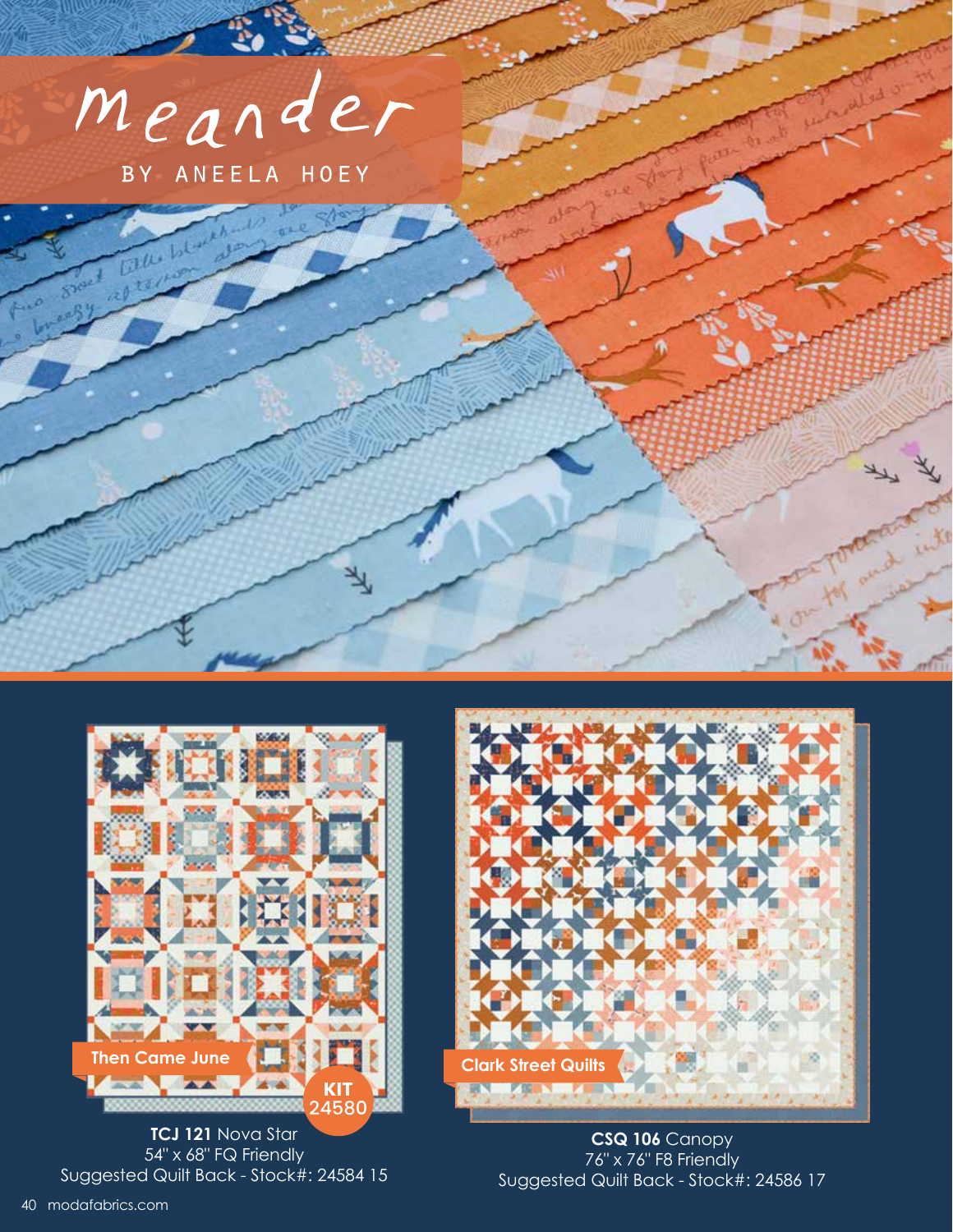Meander offers up an outdoor tale inspired by afternoon walks, lazy day picnics and tea time stories.

It reflects my journey through design, picking out favourite ideas from past collections, and adding them to playful new basics. They come together with a natural ebb and flow to tell a new story. An urban, rural idyll woven into a collection of designs that is sure to inspire a tale or two of your own.

### **FEBRUARY DELIVERY** moda FABRICS + SUPPLIES



### Patterns by Aneela Hoey

**AH 111** Pop Open Pouch 10" x 5" x 5"

#### **[Click Here To Shop](https://my.modafabrics.com/shop/s/Aneela_Hoey/Meander/) This Collection!**



#### **AH 103** Boxy Clear Pouch 11" x 6" x 4"





















See website or sales professional for additional color options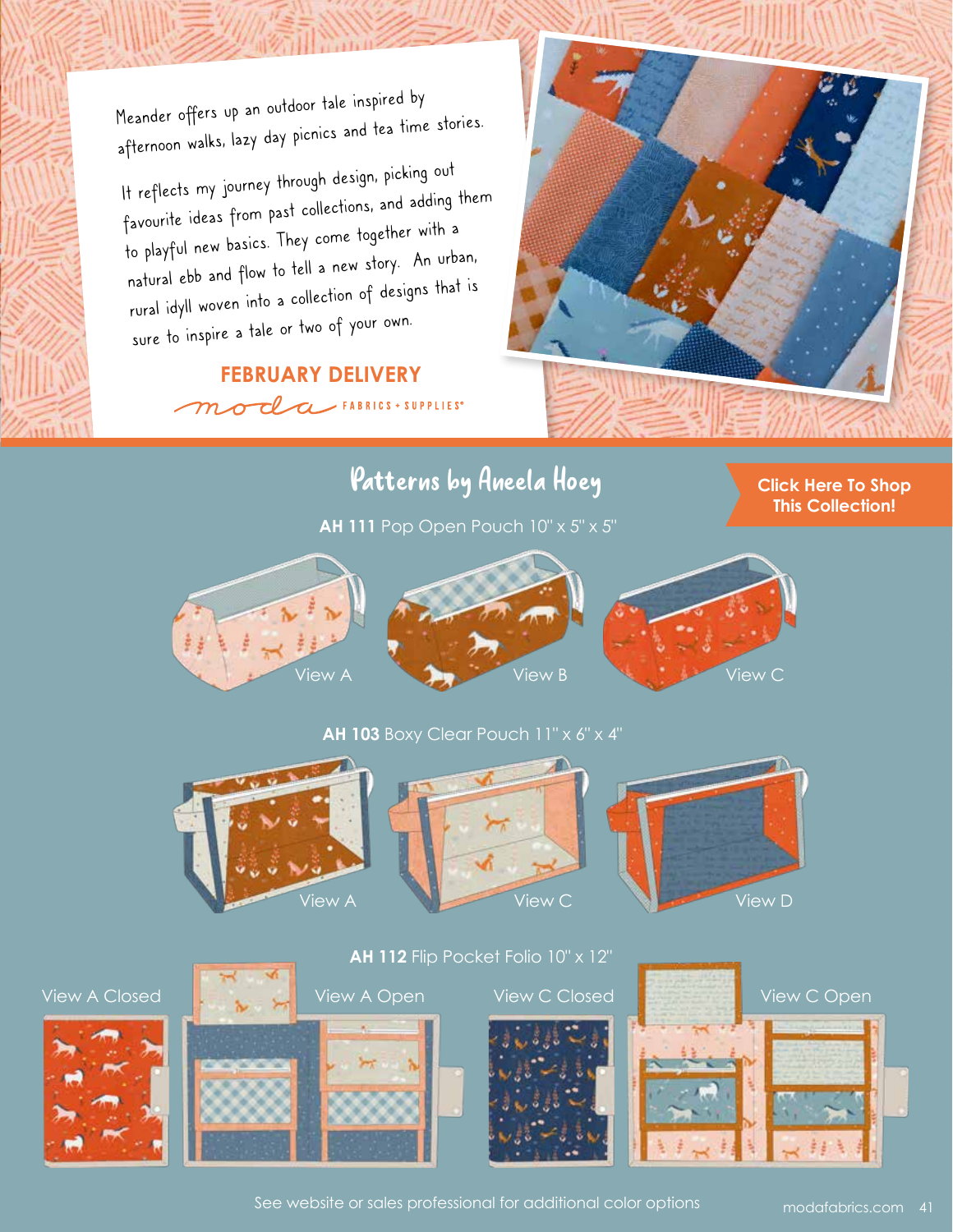# Meander BY ANEELA HOEY



**FEBRUARY DELIVERY** cl  $\angle$  FABRICS + SUPPLIES<sup>®</sup>  $\overline{\boldsymbol{\alpha}}$  ${\boldsymbol{\mathcal{m}}}$  $\boldsymbol{\sigma}$ 

42 modafabrics.com

**STORM 9900 402**

> **CLEMENTINE 9900 209**

CLEMENTINE<br>9900 209